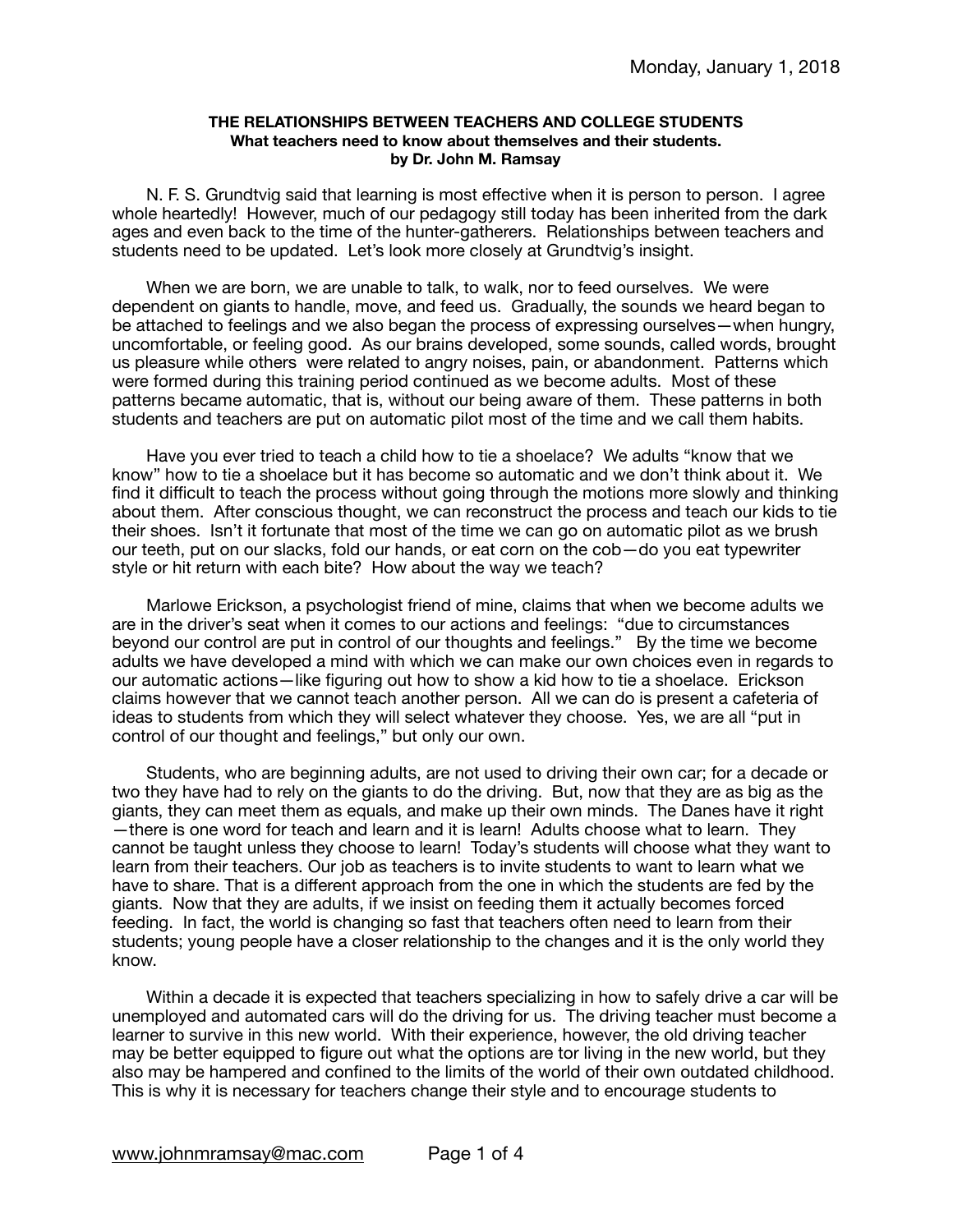contribute to the cafeteria of what should be considered as useful for living as the world changes.

Grundtvig's point of view goes against much of what we picked up as children. Our educational system continues placing the responsibility for what we learn on the giants instead of making use of the remarkable and adaptable capabilities of human thought, especially the incredible potential of a youthful, open, and creative mind.

 Erickson suggests that, "as adults, we are in charge of ourselves," but he recognizes that we make,

"most of our 'operating decisions' outside of awareness. Yet, when it comes to our thoughts, "nobody can affect me or you psychologically: each of us makes up (and experiences) our own internal reality, although we may not be aware of this. I usually point out that I cannot teach them, which is sometimes a surprise, although they usually quickly realize that they are there to help themselves. The reason I say I cannot teach anybody is because it clearly leaves the issue of **response ability** in the hands of the student. Another benefit of this position is that I cannot 'hurt' the student by what I say either. Although we have been programmed to not be responsible for our feelings (which was true in our childhood), there is a great advantage to being responsible. This advantage results from being in charge, being able to make a choice, and responding differently if we do not like how we feel."

Many people use the word *habit* because *patterns* do not have strength and morality like habits. *Pattern* is simply a more neutral term and it seems that people can change a pattern easily compared to the usual struggle involved in changing a habit, especially a "strong, bad" habit.

To give you some idea of how patterned our behavior is, Erickson shares some "house keeping" patterns that we all have:

"I would like to invite you to fold your hands. You will notice that one thumb ends up on top. If you assume that you had perfected this pattern by the age of five, then take your current age(say 36), subtract five years and you have the number of years (31) you have practiced your typical hand folding pattern. Now fold your hands the opposite way, interlacing your fingers the other way. What do you experience? Most people use words like awkward, weird, different, unfamiliar, etc. Why does this way feel so unfamiliar? Because you haven't done it in 31 years, ever since the initial trial and error of the early childhood days. Whether this is due to cerebral dominance or not is unimportant. What is important is that most people have a pattern that they are unaware that they had.

I would like to suggest that we have two regions in our mind, the aware part, that is relatively small, and the unaware part.

We have a multitude of these house keeping patterns, patterns that we know we are in charge of, but didn't know that we had. Some more examples could include the way we take off a sweatshirt, button a shirt, thread in a belt, put on our earrings, butter our toast, brush our teeth, step in the shower, towel off, etc. The point is that we operate on "automatic pilot" much of the time. We developed these patterns when we were young and they are all intact today unless we have changed our minds.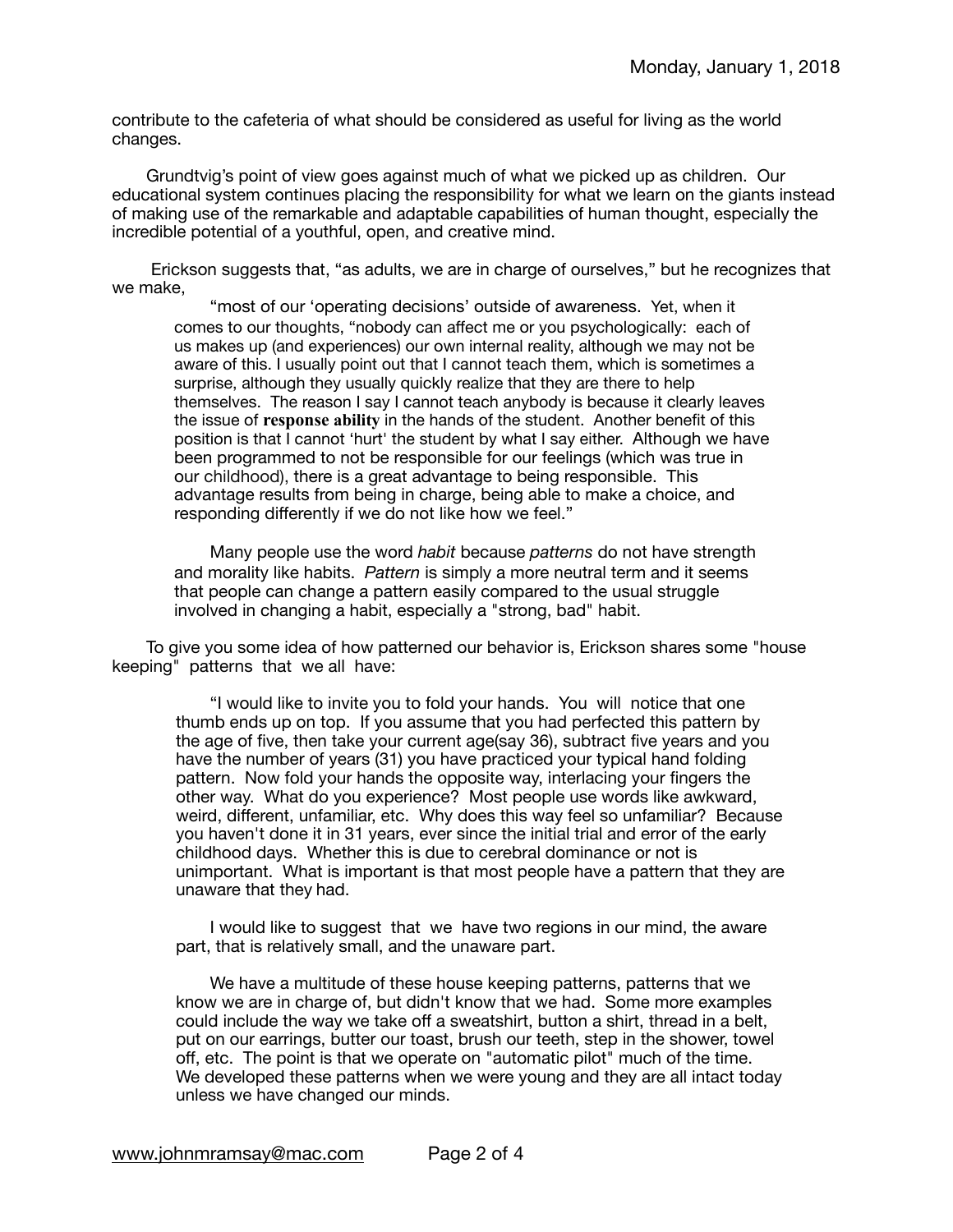If we have all these patterns in the way we manage our selves physically, don't you think it is very likely that we have quite a few emotional patterns as well? Patterns that we developed early in life are still there unless we have changed them. I think this is the case. After being raised in an educational system where the debate model is king and where the grading is contingent on only one right answer, is it any wonder that we have adopted this style of thinking? When we hear somebody say something different, we do not see it as an interesting viewpoint, only that it is obviously wrong.

Words and the emotions and thoughts they are associated with are imbedded in the out of awareness, automatic pilot part of our minds which is convenient in day to day living. However, this aspect of human development can also be manipulated to our detriment. Consider cigarette advertisements: "Alive with pleasure;" or the names of cigarettes: Belair, Merit, True, Cavalier, Kool, Parliament, Luckies, etc. They are not called Sludge, Tar, Wheeze, or Cough. But, now that we have brought those words into our awareness we can decide what to do with them and can change our response pattern quickly and without great difficulty.

Being aware that you and I, students and teachers, all adults, are independent and each create our own experiences, requires a different pedagogical approach to the field of education. It begs for respect for each individual and a relationship of person to person.

Here are some ideas for implementing a new approach applied to state sponsored education for the masses:

## 1. Use the word

 mentor instead of teacher and

 mentoring instead of teaching to encourage mentors to see themselves as organizers, facilitators, and inspirers as we all make choices about the changing world we live in.

2. In a classroom, place the chairs in a circle with the mentor joining the circle as an visual equal—altho the mentor will organize the class, moderate discussion, provide stimulation as needed, and monitor whether each student benefits from the class.

3. In lecture halls, present a problem, offer possible solutions, open discussion with students as well as mentor responding.

4. In both classrooms and lecture halls, break up into groups of 3 to 5 students to deal with a subject, have reports from each group at the plenary. Rotational designs are often appropriate.

5. Move out of school buildings and into the real world:

 a) field trips

 b) service learning using a variety of mentors

 c) individualized study ending with an oral presentation of the printed report